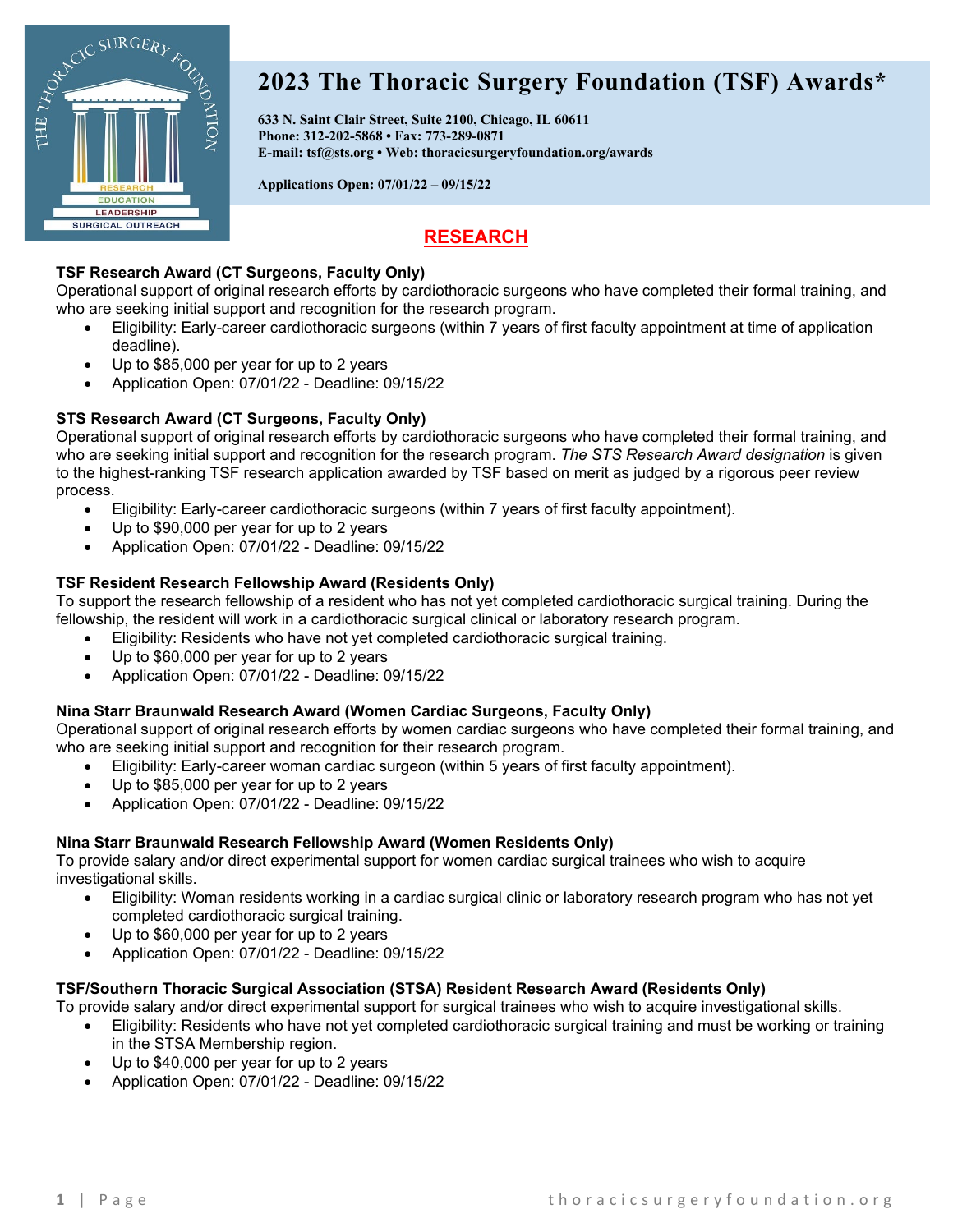#### **AstraZeneca Lung Cancer Research Award (Faculty Only) NEW**

The purpose of the award is to provide support to investigators conducting research related to lung cancer. Applicants proposed projects should aim to reduce the burden of lung disease through the advancement of clinical, transitional and/or basic scientific research.

- Eligibility: Early-career cardiothoracic surgeons (within 7 years of first faculty appointment), pulmonologists, and research or physician scientists.
- Up to \$50,000 per year for up to 2 years
- Application Open: 07/01/22 Deadline: 09/15/22

#### **AstraZeneca Reversing Health Disparities in Lung Cancer Research Award (Faculty Only) NEW**

The purpose of the award is to provide support to investigators conducting health disparity research related to lung cancer.

- Eligibility: Early-career cardiothoracic surgeons (within 7 years of first faculty appointment) and research or physician scientists
- Up to \$50,000 per year for up to 2 years
- Application Open: 07/01/22 Deadline: 09/15/22

# **EDUCATION**

#### **TSF/Francis Fontan Fund [International Traveling Fellowship](https://thoracicsurgeryfoundation.org/francisfontanfund/) (CT Surgeons)**

The TSF/FFF International Traveling Fellowship is a two-way international educational fellowship that will support a cardiothoracic surgeon to travel to another international institution and is co-administered by the FFF/EACTS and TSF/STS.

- Eligibility: Cardiothoracic surgeons who have completed a program leading to certification by the American Board of Thoracic Surgery or its equivalent in a country outside of the United States, or who will be certified (or eligible for certification) by the grant start date (July 1, 2022), and who are within seven years of their first faculty appointment.
- Up to \$21,500 (€17,200)
- Application Open: 07/01/22 Deadline: 09/15/22

#### **[Michael J. Davidson Structural Heart Fellowship Award](http://thoracicsurgeryfoundation.org/davidson/) (CT Surgeons, CT Residents in their last year only)** To support a deserving early-career surgeon or trainee committed to the vision of innovative and collaborative cardiovascular care and who are seeking to enhance their surgical skills in transcatheter valve techniques.

- Eligibility: Early-career cardiothoracic surgeon (within 7 years of first faculty appointment at the time of application deadline), and cardiothoracic surgery residents in their last year of training at an ACGMEaccredited program.
- \$25,000 for 6 months or \$50,000 for one year
- Application Open: 07/01/22 Deadline: 09/15/22

### **[EHM Structural Heart Diversity Fellowship](https://thoracicsurgeryfoundation.org/ehmdiversity/) (CT Surgeons, CT Residents in their last year only)**

Through the generosity and philanthropy of the Edwards Lifesciences Foundation, support is available for an early career surgeon or trainee from an underrepresented demographic group seeking to enhance their skills in either transcatheter valve techniques or open valve surgery.

- Eligibility: Early-career cardiothoracic surgeons (within 7 years of first faculty appointment at the time of application deadline), and cardiothoracic surgery residents in their last year of training at an ACGME-accredited program, from an underrepresented demographic group in medicine as defined by the AAMC.
- Up to \$50,000
- Application Open: 07/01/22 Deadline: 09/15/22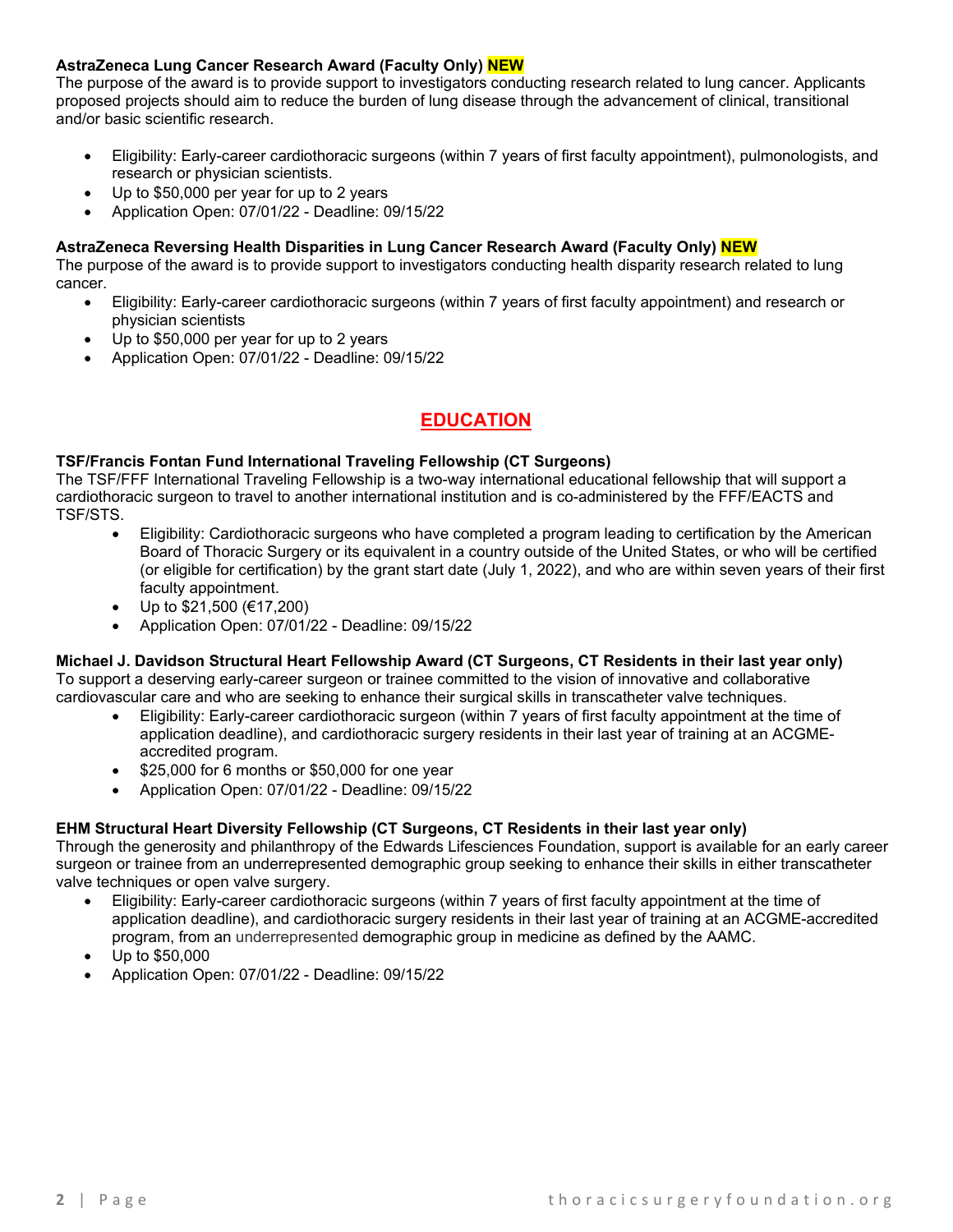#### **[Nicholas Kouchoukos Award](https://thoracicsurgeryfoundation.org/kouchoukos/) (CT Surgeons, CT Residents in their last year only)**

STS Past President and Historian Nicholas T. Kouchoukos, MD, has had a long, remarkable career in cardiothoracic surgery, and among his greatest achievements was the development of the modified Bentall procedure, and hypothermic TAAA Repair. This award in his name provides support to facilitate the continuing education of a cardiothoracic surgeon or senior resident committed to the treatment of thoracic aortic disease.

- Eligibility: Cardiothoracic surgeons who are within the first 10 years of completion of an ACGME-accredited cardiothoracic surgery residency (or its equivalent outside the U.S.) and who are certified or eligible for certification by the American Board of Thoracic Surgery (ABTS) or its equivalent outside of the U.S. by the grant start date; or, cardiothoracic surgery residents in their last year of training at an ACGME-accredited program at the time of application deadline.
- Up to \$10,000
- Application Open: 07/01/22 Deadline: 09/15/22

#### **[Carolyn E. Reed Traveling Fellowship Award](http://thoracicsurgeryfoundation.org/reed/) (Women CT Surgeons, Women CT Residents only)**

Carolyn E. Reed, MD was a thoracic surgeon, an educator and successful researcher, who died early while still in her prime. This award in her name provides support to travel to another institution for the purpose of learning a new skill or technology.

- Eligibility: Clinically-established women cardiothoracic surgeons, or woman resident in her last year of cardiothoracic surgery residency.
- Up to \$10,000
- Application Open: 07/01/22 Deadline: 09/15/22

**[Robert L. Replogle Traveling Fellowship Award](http://thoracicsurgeryfoundation.org/replogle/) (Congenital Surgeons, Congenital Fellows, CT Residents only)** Robert L. Replogle, MD was a talented pediatric cardiac surgeon as well as an educator, researcher, and national leader in cardiothoracic surgery. The award named in Dr. Replogle's honor will be used for travel to another institution for the purpose of learning a novel technique, adapting innovative technology, and/or fostering collaboration between surgical investigators in order to further the progress of congenital heart surgery at the recipient's home institution.

- Eligibility: Early career congenital heart surgeons or who are within 7 years of completion of an ACGMEaccredited congenital heart surgery fellowship (or its equivalent).
- Up to \$10,000 for up to 4 weeks
- Application Open: 07/01/22 Deadline: 09/15/22

#### **[Sarns Terumo Perfusion](http://thoracicsurgeryfoundation.org/sarns-terumo-perfusion-education-fellowship-award/) Education Fellowship Award (Perfusionists Only)**

Support to facilitate the continuing education of a deserving Board certified perfusionist committed to expanding cardiovascular perfusion education and knowledge base. To be used for travel to another institution for the purpose of learning unique techniques, simulation approaches, and opportunities to adapt innovative technology to further the progress and care of cardiothoracic surgery patients at the recipient's home institution.

- Eligibility: Board certified perfusionists.
- Up to \$10,000 for up to 4 weeks.
- Application Open: 07/01/22 Deadline: 09/15/22

#### **[The Levi Watkins Innovation and Leadership Development Scholarship](http://thoracicsurgeryfoundation.org/watkins/) (CT Surgeons, Faculty Only)**

Levi Watkins, MD was an accomplished cardiothoracic surgeon and social activist at Johns Hopkins Medical Center, and made medical history by working with innovative physicians and engineers to implant the first automated internal cardiac defibrillator in a human-being. The award will support travel to a center of excellence to acquire additional clinical, translational or leadership training to enhance skills and practice in an area of innovation or surgical significance. The scholarship will be open to all applicants with particular consideration to the merits of candidates, the strength and achievability of the proposal and demonstration of a record of overcoming social and personal hurdles in the early stages of career development as surgeons.

- Eligibility: Cardiothoracic surgeons who are within 10 years of first faculty appointment, and the applicant must be a cardiothoracic surgeon who is a member of an underrepresented demographic group in medicine as defined by the [AAMC.](https://www.aamc.org/what-we-do/diversity-inclusion/underrepresented-in-medicine)
- Up to \$5,000 for up to 2 weeks
- Application Open: 07/01/22 Deadline: 09/15/22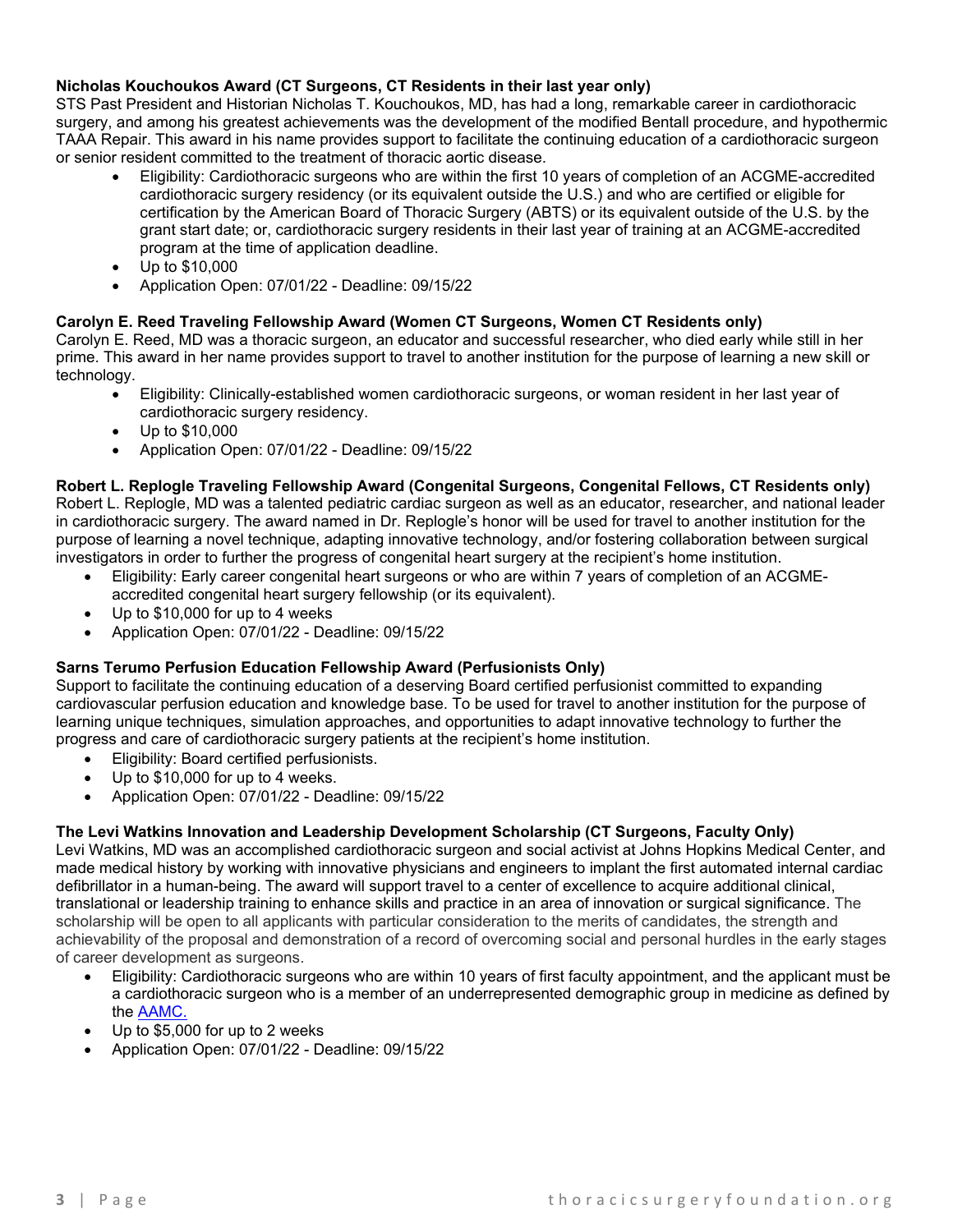# **ROBOTICS**

#### **[Underrepresented Robotic General Thoracic \(URGT\) Surgeon Development Award](https://thoracicsurgeryfoundation.org/urgt/) (CT Surgeons, CT Residents in their last year only)**

The URGT award is designed to provide skills for eligible surgeons and cardiothoracic surgery residents in their last year of training to grow a robotic general thoracic surgical practice, and is supported by Intuitive.

- Eligibility: General thoracic surgeon, or cardiothoracic surgery resident in their last year of training who is either: 1) a member of an underrepresented demographic group in medicine, 2) works in a designated rural area, or 3), working in a medically underserved area/population.
- Up to \$10,000
- Application Open: 07/01/22 Deadline: 09/01/22

#### **[Advanced Robotic Cardiac Surgery Fellowship](https://thoracicsurgeryfoundation.org/roboticcardiacfellowship/)**

This advanced fellowship opportunity will be awarded to a surgeon and their institution to support and facilitate the successful initiation of a high quality robotic cardiac surgery program at his/her home institution. The fellow will be assigned to a proctor, and the primary mentor/sponsor will assist the fellow with five robotic cases, at the fellow's institution. This fellowship is supported by the generosity of Intuitive.

- Eligibility: Surgeon applicant and first assistant must have attended the STS Workshop on Robotic Cardiac Surgery, meet specific requirements confirming institutional support and resources, and have experience performing mitral valve repair and replacement and/or have significant OPCAB experience.
- Up to \$25,000
- Application Open: 01/27/22 Deadline: Applications accepted year-round and reviewed quarterly.

# **LEADERSHIP**

#### **[TSF Alley-Sheridan Scholarship](http://thoracicsurgeryfoundation.org/awards/tsf-alley-sheridan-scholarship/) (CT Surgeons, Faculty Only)**

Ralph Alley, MD was a Founding Member of The Society of Thoracic Surgeons, and served as President from 1975-1976. David Sheridan was an inventor and close friend of Dr. Alley who held more than 50 patents for innovations that have improved health care. Moved by his collaborator and friend's commitment to thoracic surgery, Sheridan created the Alley-Sheridan Fund, which provides the following educational opportunities for cardiothoracic surgeons:

- 1. *Leadership Program in Health Policy Management*: Up to 10 partial scholarships of \$2,500 towards the cost to attend the [Leadership Program at the Heller School of Public Policy and Management at Brandeis University.](http://heller.brandeis.edu/executive-education/programs/leadership-hpm.html) Application Deadline: 04/08/22
- 2. *Surgeons as Educators*: Support up to 2 scholarships of \$2,500 towards the cost of tuition to attend the Surgeons As Educators Course hosted by the American College of Surgeons. Application Deadline: 04/01/22

## **SURGICAL OUTREACH/TRAVEL AWARDS FOR STS CONFERENCES**

#### **TSF [Every Heartbeat Matters Award](http://thoracicsurgeryfoundation.org/awards/edwards/) (CT Surgeons, Faculty Only)**

Through the generosity and philanthropy of the Edwards Lifesciences Foundation, support is available for programs that educate, screen and/or treat underserved populations to reduce the global burden of heart valve disease, or to support other programs that advance health care and address underserved populations.

- Eligibility: Qualified surgeons who conduct charity work in underserved regions/populations.
- Up to \$35,000
- Application Open: 07/01/22 Deadline: 09/15/22

#### **[TSF International Medical Volunteer Scholarship](http://thoracicsurgeryfoundation.org/medicalvolunteer/) (CT Surgeons and Residents)**

Through the generosity and philanthropy of the Edwards Lifesciences Foundation, a travel scholarship is available to support international medical volunteerism (charity work) in underserved regions/populations. The TSF International Medical Volunteer Scholar will join an upcoming TSF Every Heartbeat Matters Award cardiac mission trip scheduled to occur in 2022.

- Eligibility: Cardiothoracic surgery residents, and early-career cardiothoracic surgeons (within 7 years of completion of CT surgery residency).
- \$2,500
- Application Open: 04/11/22 Deadline: 04/22/22